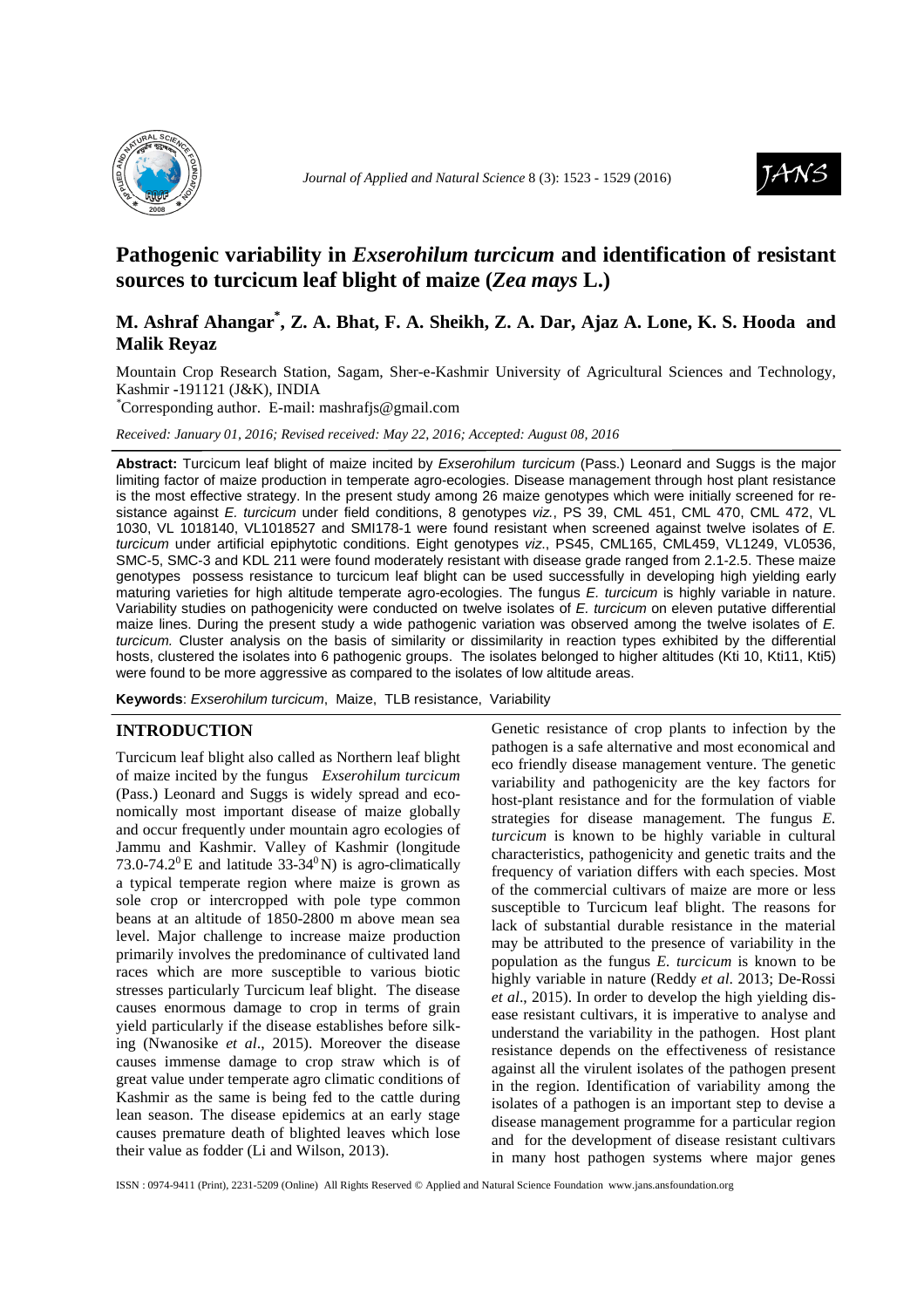control resistance. The present investigation was conducted to study the pathogenic variability in *E. turcicum* and to identify new sources of resistance against Turcicum leaf blight of maize under high altitude temperate ecologies.

#### **MATERIALS AND METHODS**

Pathogen isolation: Diseased maize leaf samples collected during survey from 12 different locations representing nine districts of Kashmir Province during *kharif* 2013-14 were attempted for the isolation of *E. Turcicum* isolates. The cultures of *E. turcicum* isolates were obtained by single spore isolation technique (Tuite, 1969). Twelve single spore cultures of *E. turcicum* isolated from diseased samples of 12 diverse locations representing 4 maize cultivars and 8 local land races were maintained on potato dextrose agar slants for screening of maize genotypes and studying the pathogenic variability of the pathogen.

**Field screening of maize germplasm against turcicum leaf blight:** For the identification of sources of resistance to *E. turcicum*, a set of 60 accessions of maize consisting of indigenous and exotic lines in advanced stages of maintenance along with popular commercial cultivars available with the Mountain Crop Research Station, Sagam, SKUAST-K, were initially screened under artificially inoculated field conditions. The experiment was carried out at Mountain Crop Research Station, Larnoo located at latitude 33° 37' N, longitude 75° 22' E and an altitude of 2286 metres above mean sea level. The experiment was established during *Kharif* 2014, following a randomised complete block design with two replications. Test lines were planted in 2 row plots of 3m length with plant spacing of 60 **×** 20 cm. The plot was bordered by susceptible disease spreader rows on each side of the inbred CM 202.

**Preparation of inoculum and inoculation:** Spore suspension of each isolate was prepared by washing the conidia with distilled water from 20 days old cultures of *E. turcicum*. The spore concentration was measured by haemocytometer and maintained at 3×  $10<sup>5</sup>$  spore ml<sup>-1</sup>. Two to three drops of Tween 20 were added per litre of suspension. Equal volume of spore suspension of twelve isolates was mixed and spraying of spore suspension was done in evening by using a glass atomizer at three to four leaf stages of plants. Control plants were treated similarly with distilled water. Disease reaction was recorded by using 1 to 5 evaluating scale (Shekhar and Kumar, 2012) with slight modification, commenced from 60 days after planting and assessment of disease severity was continued on weekly basis for 6 weeks. Plants showing reaction 1 and 2 were graded as resistant while as plants with disease grade of 3, 4 and 5 were considered as susceptible. From this screening relatively resistant lines from various genetic backgrounds, were selected and were further evaluated against all the twelve isolates of *E. turcicum* under controlled conditions.

**Evaluation of selected maize genotypes against** *E. turcicum* **isolates under controlled conditions:** In order to validate the resistance, a selected set of 26 genotypes which showed moderately resistant to resistant reaction against Turcicum leaf blight under field conditions, was further screened under controlled conditions against all the collected isolates separately, to investigate genotype–isolate interactions.

 Five seeds of each genotype were sown in pots, filled with sterilized potting medium prepared by mixing soil, FYM and sand at the ratio of 6:2:1, respectively. Fertilizers were applied as per recommendation and watering was done as per the moisture status of the potting medium. After germination one plant was maintained in each pot. The treatments were arranged in a completely randomized block design with three replications per treatment.

 Spore suspension of each isolate was prepared separately as discussed above and spraying of spore suspension of each isolate was done separately in evening by using a glass atomizer at three to four leaf stages of plants, grown in glass house.

**Disease assessment:** Development of disease was assessed by using 0-5 scale. The genotypes showing disease score between 0.1-2.0 were considered as resistant (R),  $2.1$ -2.5 as moderately resistant (MR),  $2.6$ -3.0 as moderately susceptible (MS), 3.1-4.0 as susceptible (S) and 4.1-5.0 as highly susceptible (HS). The observations were recorded on weekly basis for 6 weeks**,**  commenced from 45 days after sowing. The data were subjected to cluster analysis on the basis of accession performances and the relatively resistant accessions were used as differential set to discern the different isolates of *E. turcicum.*

**Assessment of pathogenic variability of** *E. turcicum* **isolates:** Twelve isolates of *E. turcicum* were tested for their reaction on a set of eleven putative differential maize lines which showed varied level of resistance after screening in field and controlled conditions. On the basis of similarity in reaction pattern of the test isolates on these putative maize differential lines, the isolates were discerned into different pathogenic groups. The average data categorized into 0-5 scales was subjected to cluster analysis to identify the similarity of virulent pattern among isolates. For this analysis, a similarity matrix was derived with the Simqual Programme (NTSYS 1993 pc, version 1.7) using simple matching coefficient of similarity. A dendrogram was produced by the unweighted pair group method for arithmetic average (UPGMA) in the SAHN program.

**Virulence of isolates:** The virulence of isolates in terms of incubation period, virulence index and lesion size was tested on maize cultivar SMI154. Incubation period was taken as time in number of days from inoculation to appearance of first disease symptoms. Disease severity and virulence index was observed as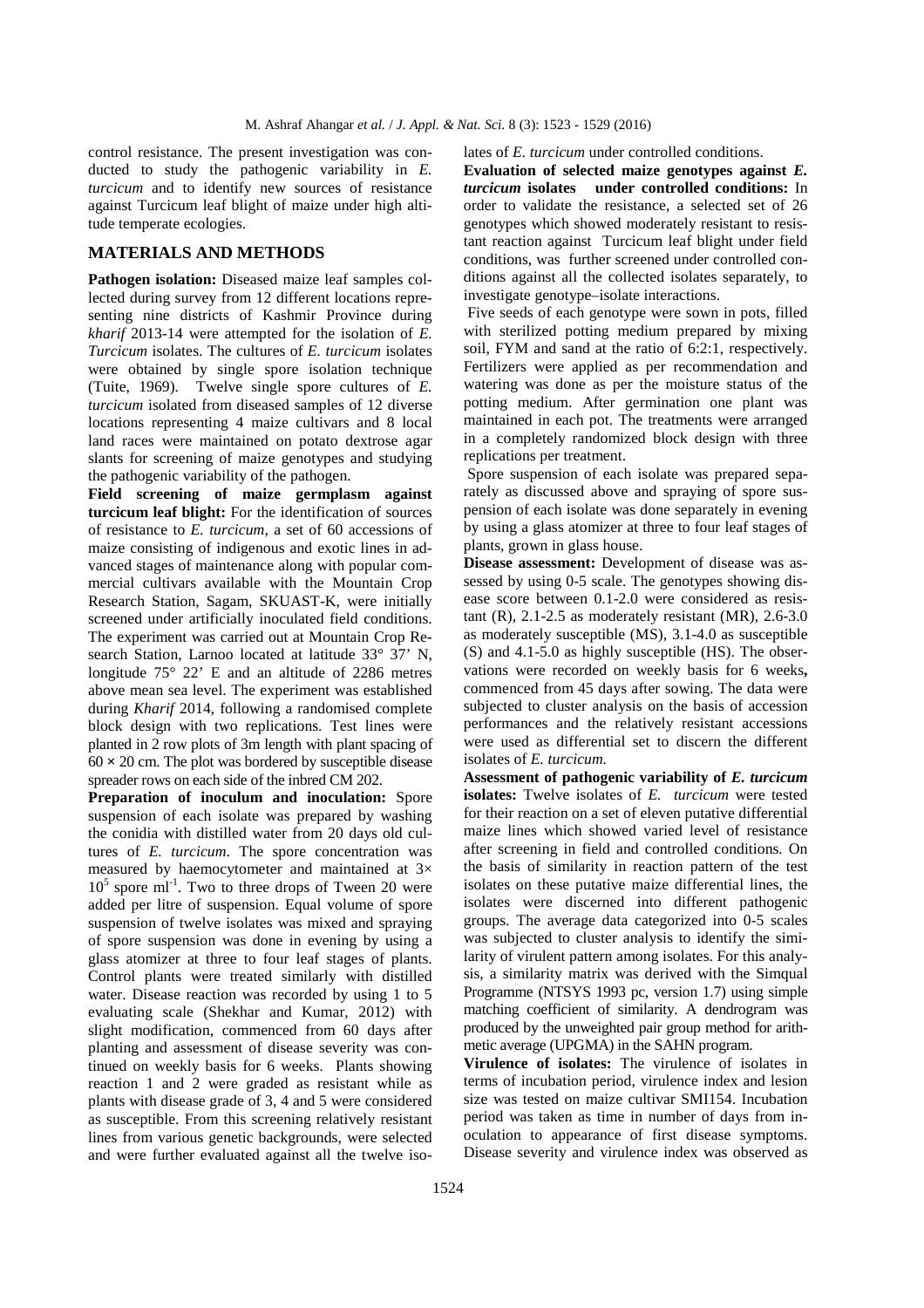M. Ashraf Ahangar *et al.* / *J. Appl. & Nat. Sci.* 8 (3): 1523 - 1529 (2016)

| S. N. | <b>Isolate</b> | Maize cultivar | Place of origin   |
|-------|----------------|----------------|-------------------|
|       | Kti-1          | Local          | Pahalgam Anantnag |
|       | $Kti-2$        | Local          | Gandarbal         |
|       | Kti-3          | $SMC-3$        | Khudwani Kulgam   |
|       | Kti-4          | Local          | Tahab Pulwama     |
|       | Kti-5          | $SMC-5$        | Pombay Kulgam     |
| 6     | Kti-6          | Local          | Kupwara           |
|       | Kti-7          | C6             | Shalimar Srinagar |
| 8     | Kti-8          | Local          | Shopian           |
| 9     | Kti-9          | Local          | Bandipora         |
| 10    | $Kti-10$       | Local          | Larnoo Anantnag   |
|       | $Kti-11$       | Local          | Verinag Anantnag  |
| 12    | $Kti-12$       | C15            | Budgam            |

| <b>Table 1.</b> E. turcicum isolates collected from different locations of Kashmir valley. |  |  |  |  |  |  |  |  |  |  |
|--------------------------------------------------------------------------------------------|--|--|--|--|--|--|--|--|--|--|
|--------------------------------------------------------------------------------------------|--|--|--|--|--|--|--|--|--|--|

given by Reddy *et al*. ( 2013).

#### **RESULTS AND DISCUSSION**

The turcicum leaf blight disease of maize was prevalent in all the surveyed areas of Kashmir valley. Twelve single spore cultures of *E. turcicum* isolates of diverse locations were maintained on potato dextrose agar medium. The isolates were designated as Kti-1 to Kti-12 (Table 1).

**Germplasm screening under field conditions**: Sixty maize genotypes were initially screened for resistance against *E. turcicum* under artificially inoculated field conditions (Table 2). The genotypes *viz*., PS 39, CML 165, CML470, CML 474, CML 472, CML451, V370, V341, VL1030, VL1034, VL1018527, VL1018140, VL109452, VL0512421, VL0536, SMI178-1 and KDL 211 showed resistant reaction with disease grade < 2 against *E. turcicum*, while as PS 45, PS 77, PS83, CML239, CML244, CML245, CML459, CML460, CML152, CML350, CML242, VL1249, ZVL127, VL 109138, SMI114-2, SMI 105, SMC-5, SMC-3, SMH-1, C6, KDL227, KDL170, KDL310, KDL288 and DML1126 were found moderately resistant with disease score of 2.0-3.0. The remaining genotypes showed moderately susceptible to highly susceptible reaction. The genotypes Pahalgam local and SMI154 showed maximum disease intensity of 56.3 and 54.6 per cent respectively. From the sixty test genotypes, 26 genotypes which showed resistant to moderately resistant reaction against *E. turcicum* were selected along with highly susceptible genotype for further evaluation under controlled conditions. Singh *et al.* (2014) evaluated 118 maize genotypes out of which 26 were found resistant, 56 moderately resistant, 26 susceptible and 10 highly susceptible against turcicum leaf blight.

The resistant sources with varied levels of resistance do exist against the Turcicum leaf blight disease of maize. The determination of genetic basis of these

sources and incorporation of their resistant genes into susceptible commercial cultivars is prerequisite in the development of high yielding TLB resistant maize cultivars**.**

Babita and Mani (2011) screened the temperate maize lines against northern corn leaf blight and found five inbreds, *viz*., V 335, V 13, V 336, V 53 and V 27 resistant to disease. Inherent resistance or tolerance of crop plants to infection by the pathogen is a safe alternative and most economical and eco friendly disease management venture. Varied response of maize germplasm against TLB was observed by Muiru *et al*. (2015) and suggested that there is a need to pyramid genes for resistance in the elite varieties to enable farmers increase their productivity. The fungus *E. turcicum* is known to be highly variable and the specialization in the fungus population, results the breakdown of substantial durable resistance in the commercial cultivars of maize. The ideal maize breeding programme with high level of TLB resistance requires to be supported by additional new sources of resistance at regular intervals which are obtained by continuous screening of germplasm across the years and environment.

**Screening of maize genotypes against the isolates of**  *E. turcicum* **under controlled conditions:** In order to validate the resistance, 26 genotypes, found moderate to highly resistant against Turcicum leaf blight under field screening were further evaluated against all the collected isolates of *E. turcicum* under controlled epiphytotic conditions. The genotypes viz., PS 39, CML 451, CML 470, CML 472, VL 1030, VL 1018140, VL1018527 and SMI178-1 were found resistant to TLB with average disease grade of 1.6 to 1.9. These genotypes exhibited resistant response against 7 to 11 test isolates (Table 3). 8 genotypes *viz* PS45, CML165, CML459, VL1249, VL0536, SMC-5, SMC-3 and KDL 211 with average disease grade ranging from 2.1-2.5 were found moderately resistant and remaining 10 genotypes showed moderately susceptible to susceptible reaction with average disease grade ranging from 2.6 to 4.0. The genotypes SMI154 and Pahalgam local showed maximum disease grade of 4.0 and 3.7 respectively and showed resistant response to none of the 12 test isolates.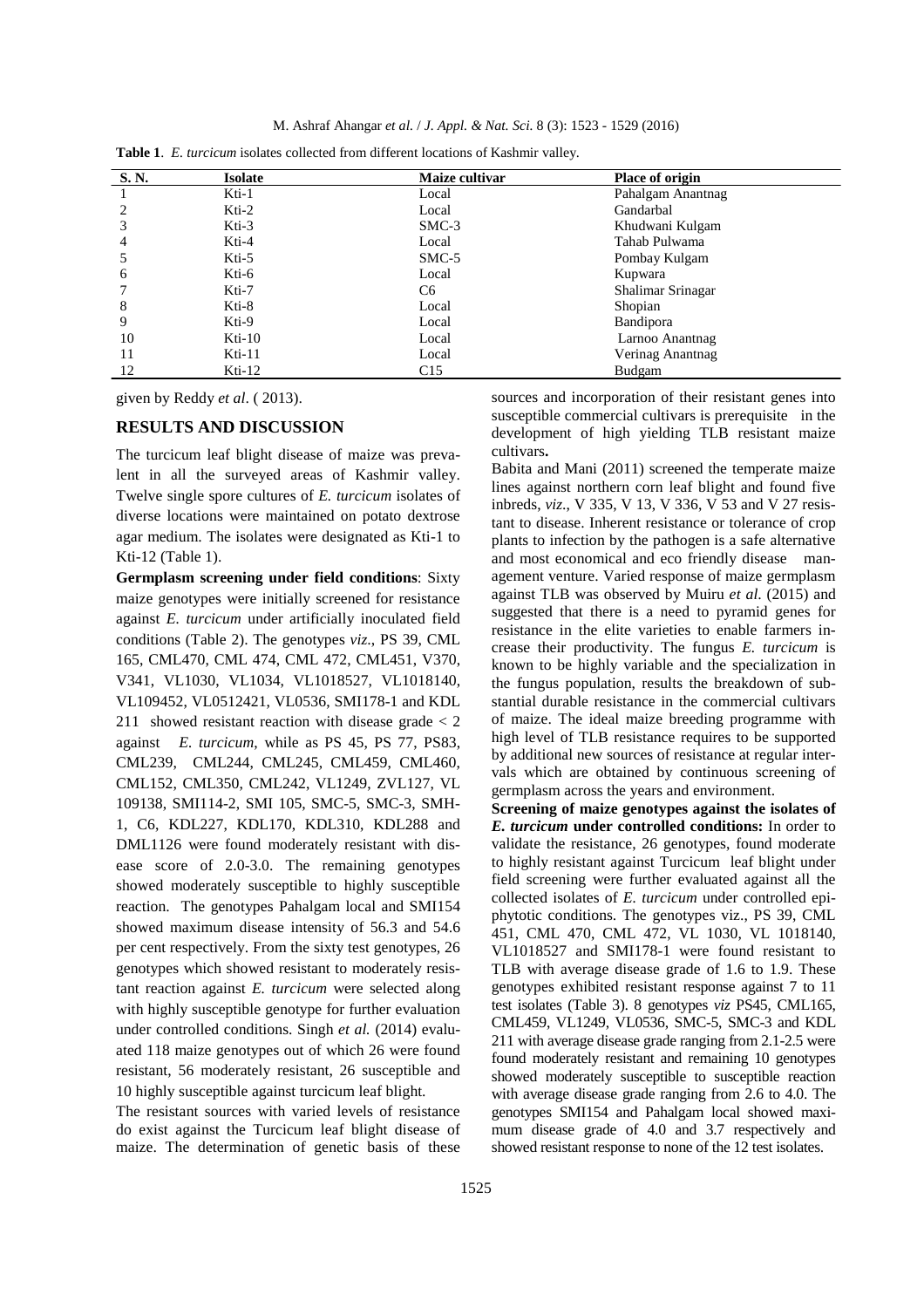| M. Ashraf Ahangar et al. / J. Appl. & Nat. Sci. 8 (3): 1523 - 1529 (2016) |  |  |
|---------------------------------------------------------------------------|--|--|
|---------------------------------------------------------------------------|--|--|

|  | Table 2. Reaction of maize genotypes to E. Turcicum under artificially inoculated field conditions. |
|--|-----------------------------------------------------------------------------------------------------|
|  |                                                                                                     |

| S.N.             | <b>Genotypes</b> | <b>Source</b>       | Disease inten- | Grade                    | <b>Response</b>                   |
|------------------|------------------|---------------------|----------------|--------------------------|-----------------------------------|
|                  |                  |                     | sity $(\% )$   |                          |                                   |
| $\mathbf{1}$     | <b>PS 45</b>     | <b>MCRS</b> Sagam   | 13.4           | $\sqrt{2}$               | <b>MR</b>                         |
| $\boldsymbol{2}$ | PS 66            | <b>MCRS</b> Sagam   | 29.5           | $\mathfrak{Z}$           | MS                                |
| 3                | PS-39            | <b>MCRS</b> Sagam   | 5.0            | $\mathbf{1}$             | $\mathbb{R}$                      |
| 4                | <b>PS 76</b>     | <b>MCRS</b> Sagam   | 35.1           | 3                        | MS                                |
| 5                | <b>PS 77</b>     | <b>MCRS</b> Sagam   | 10.4           | $\mathfrak{2}$           | MR                                |
| 6                | <b>PS 80</b>     | <b>MCRS</b> Sagam   | 26.8           | 3                        | MS                                |
| 7                | PS 83            | <b>MCRS</b> Sagam   | 23.4           | $\overline{c}$           | MR                                |
| 8                | <b>PS I03</b>    | <b>MCRS</b> Sagam   | 28.9           | 3                        | MS                                |
| 9                | PS 104           | <b>MCRS</b> Sagam   | 30.2           | $\mathfrak{Z}$           | MS                                |
| 10               | <b>CML 239</b>   | <b>CIMMYT</b>       | 16.3           | $\sqrt{2}$               | MR                                |
| 11               | <b>CML 240</b>   | <b>CIMMYT</b>       | 27.9           | 3                        | MS                                |
| 12               | <b>CML165</b>    | <b>CIMMYT</b>       | 4.4            | $\mathbf{1}$             | $\mathbb{R}$                      |
| 13               | <b>CML 244</b>   | <b>CIMMYT</b>       | 19.5           | $\sqrt{2}$               | MR                                |
| 14               | <b>CML 245</b>   | <b>CIMMYT</b>       | 17.2           | $\sqrt{2}$               | <b>MR</b>                         |
| 15               | <b>CML 446</b>   | <b>CIMMYT</b>       | 35.3           | 3                        | MS                                |
| 16               | <b>CML 459</b>   | <b>CIMMYT</b>       | 8.5            | $\mathbf{2}$             | MR                                |
| 17               | <b>CML 460</b>   | <b>CIMMYT</b>       | 9.9            | $\mathfrak{2}$           | MR                                |
| 18               | <b>CML 470</b>   | <b>CIMMYT</b>       | 3.5            | $\mathbf{1}$             | R                                 |
| 19               | <b>CML 152</b>   | <b>CIMMYT</b>       | 12.7           | $\mathfrak{2}$           | MR                                |
| 20               | <b>CML 474</b>   | <b>CIMMYT</b>       | 3.9            | $\mathbf{1}$             | $\mathbb{R}$                      |
| 21               | <b>CML 472</b>   | <b>CIMMYT</b>       | 3.5            | $\mathbf{1}$             | ${\bf R}$                         |
| 22               | <b>CML-350</b>   | <b>CIMMYT</b>       | 15.8           | $\mathfrak{2}$           | MR                                |
| 23               | <b>CML-242</b>   |                     | 19.5           | $\mathfrak{2}$           | MR                                |
|                  |                  | <b>CIMMYT</b>       | 4.2            |                          |                                   |
| 24               | CML451           | <b>CIMMYT</b>       |                | $\mathbf{1}$             | ${\bf R}$                         |
| 25               | V370             | <b>VPKAS Almora</b> | 4.8            | $\mathbf{1}$             | $\mathbb{R}$                      |
| 26               | $V-341$          | VPKAS Almora        | 8.2            | $\mathbf{1}$             | MR                                |
| 27               | $V-345$          | <b>VPKAS Almora</b> | 9.7            | $\mathfrak{2}$           | MR                                |
| 28               | VL1018140        | <b>CIMMYT</b>       | 4.9            | $\mathbf{1}$             | $\mathbb{R}$                      |
| 29               | VL 1249          | <b>CIMMYT</b>       | 6.9            | $\mathfrak{2}$           | MR                                |
| 30               | <b>VL</b> 1034   | <b>CIMMYT</b>       | 4.2            | $\mathbf{1}$             | $\mathbb{R}$                      |
| 31               | VL109452         | <b>CIMMYT</b>       | 4.3            | $\mathbf{1}$             | $\mathbb{R}$                      |
| 32               | <b>VL1030</b>    | <b>CIMMYT</b>       | 4.6            | $\mathbf{1}$             | MS                                |
| 33               | <b>VL127</b>     | <b>CIMMYT</b>       | 10.0           | $\mathfrak{2}$           | MR                                |
| 34               | VL1018527        | <b>CIMMYT</b>       | 13.9           | $\mathbf{1}$             | MR                                |
| 35               | VL0536           | <b>CIMMYT</b>       | 5.0            | $\mathbf{1}$             | $\mathbb{R}$                      |
| 36               | VL109138         | <b>CIMMYT</b>       | 6.3            | $\mathfrak{2}$           | <b>MR</b>                         |
| 37               | VL0512421        | <b>CIMMYT</b>       | 4.5            | $\mathbf{1}$             | MS                                |
| 38               | SMI 114-2        | <b>MCRS</b> Sagam   | 21.3           | $\mathbf{2}$             | MR                                |
| 39               | SMI-105          | <b>MCRS</b> Sagam   | 20.8           | $\mathfrak{2}$           | MR                                |
| 40               | <b>SMI 154</b>   | <b>MCRS</b> Sagam   | 54.6           | $\overline{4}$           | ${\bf S}$                         |
| 41               | SMI 187-1        | <b>MCRS</b> Sagam   | 5.0            | $\mathbf{1}$             | MR                                |
| 42               | W3               | <b>MCRS</b> Sagam   | 29.0           | 3                        | MS                                |
| 43               | W <sub>5</sub>   | <b>MCRS</b> Sagam   | 34.6           | 3                        | MS                                |
| 44               | <b>MS 401</b>    | <b>MCRS</b> Sagam   | 21.4           | $\sqrt{2}$               | MR                                |
| 45               | MS15C            | <b>MCRS</b> Sagam   | 28.0           | 3                        | MS                                |
| 46               | SMC-5            | Commercial Cultivar | 18.5           | $\overline{c}$           | MR                                |
| 47               | SMC-3            | Commercial Cultivar | 14.7           | 2                        | $\ensuremath{\mathsf{MR}}\xspace$ |
| 48               | SMH1             | Commercial Cultivar | 14.4           | $\sqrt{2}$               | MR                                |
| 49               | C 15             | Commercial Cultivar | 26.2           | 3                        | MS                                |
| 50               | C <sub>6</sub>   | Commercial Cultivar | 19.4           | $\sqrt{2}$               | MR                                |
| 51               | Anantnag local   | Local               | 41.2           | 3                        | MS                                |
| 52               | Wailoo local     | Local               | 52.8           | $\overline{4}$           | ${\bf S}$                         |
| 53               | Pahalgam local   | Local               | 56.3           | $\overline{\mathcal{A}}$ | S                                 |
| 54               | KDL211           | <b>IIMR</b>         | 5.0            |                          | R                                 |
| 55               | <b>KDL222</b>    |                     |                | $\mathbf{1}$             | MR                                |
|                  |                  | <b>IIMR</b>         | 15.0           | $\boldsymbol{2}$         |                                   |
| 56               | <b>KDL170</b>    | <b>IIMR</b>         | 8.6            | $\boldsymbol{2}$         | MR                                |
| 57               | <b>KDL310</b>    | <b>IIMR</b>         | 26.4           | $\boldsymbol{2}$         | $\rm MS$                          |
| 58               | <b>KDL288</b>    | <b>IIMR</b>         | 9.8            | $\boldsymbol{2}$         | MR                                |
| 59               | DML1126          | <b>IIMR</b>         | 23.6           | $\boldsymbol{2}$         | MR                                |
| 60               | <b>DML1295</b>   | <b>IIMR</b>         | 27.5           | 3                        | MS                                |

1=Resistant (R ); 2=Moderately resistant (MR); 3=moderately susceptible (MS); 4= Susceptible (S); 5= Highly susceptible (HS).

Significant difference was observed in disease ratings among the genotypes under field and controlled conditions. The effect of the disease was more severe in the greenhouse plants. The differences are attributed to several factors including controlled environmental conditions, host genotype, inoculation methods and resistance variation among the genotypes. Similar observations were recorded by Muriithi and Mutinda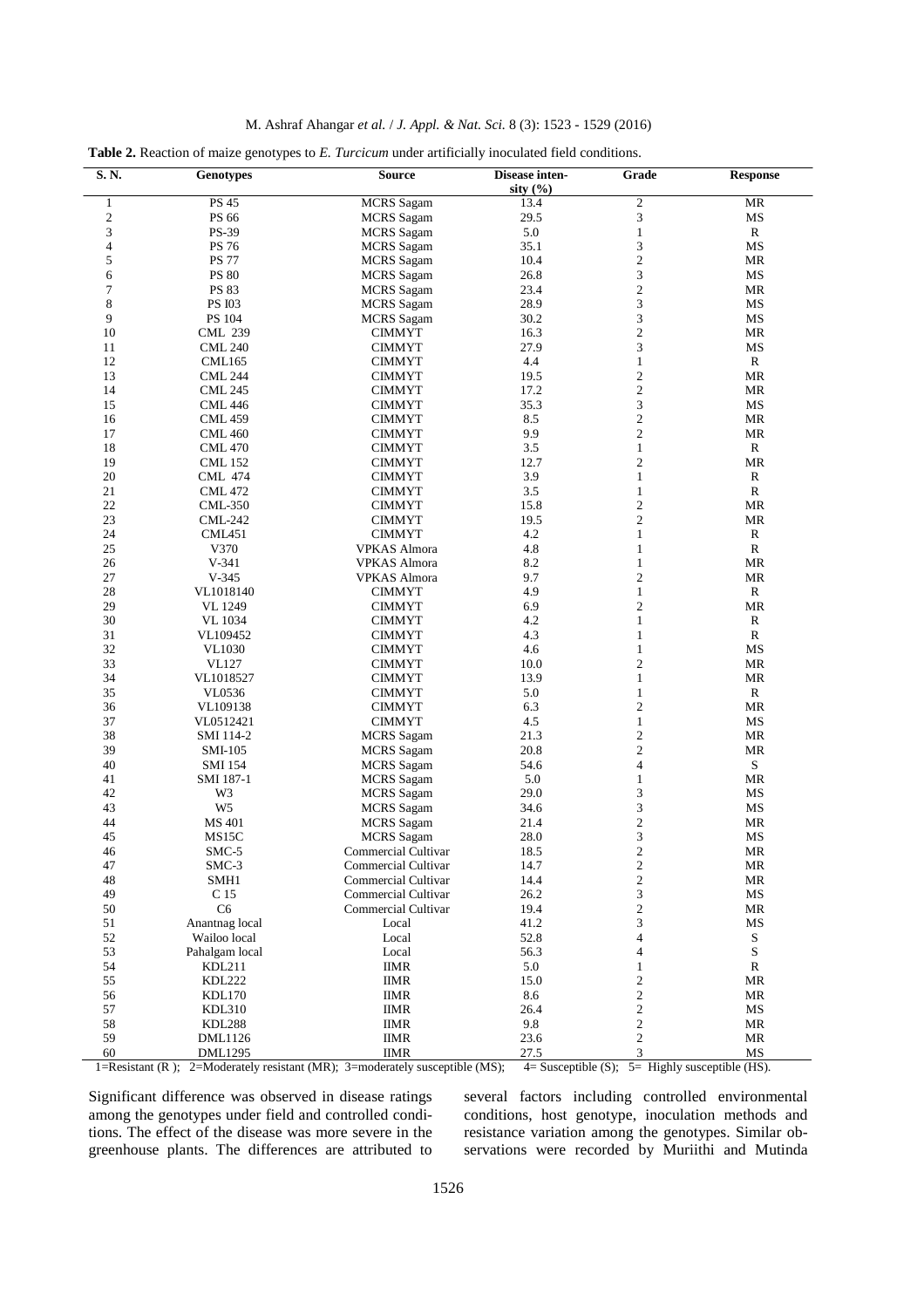| M. Ashraf Ahangar et al. / J. Appl. & Nat. Sci. 8 (3): 1523 - 1529 (2016) |  |  |  |
|---------------------------------------------------------------------------|--|--|--|
|---------------------------------------------------------------------------|--|--|--|

|  |  |  | Table 3. Disease response of maize genotypes to different isolates of E. Turcicum under artificially inoculated controlled conditions. |
|--|--|--|----------------------------------------------------------------------------------------------------------------------------------------|
|  |  |  |                                                                                                                                        |

| <b>Genotypes</b> |       |       |      |                  |                  |       | <b>Disease reaction</b> |           |         |      |                  |                  | Aver-   |
|------------------|-------|-------|------|------------------|------------------|-------|-------------------------|-----------|---------|------|------------------|------------------|---------|
|                  | Kti-1 | Kti-2 | Kti- | Kti-             | Kti-             | Kti-6 | Kti-7                   | Kti-      | Kti-9   | Kti- | Kti-             | Kti-             | age     |
|                  |       |       | 3    | $\boldsymbol{4}$ | 5                |       |                         | ${\bf 8}$ |         | 10   | 11               | 12               |         |
| <b>PS45</b>      | 3.0   | 2.1   | 1.7  | $\overline{2.0}$ | $\overline{3.0}$ | 2.2   | $2.0\,$                 | 2.3       | 2.6     | 4.0  | $\overline{3.0}$ | $\overline{2.0}$ | 2.4     |
| <b>PS39</b>      | 2.0   | 2.2   | 1.0  | 2.5              | 2.2              | 2.0   | 1.5                     | 2.5       | 1.7     | 2.0  | 2.2              | 1.2              | 1.9     |
| <b>PS77</b>      | 4.0   | 2.5   | 3.0  | 2.2              | 4.2              | 3.2   | 2.2                     | 2.4       | $2.0\,$ | 4.2  | 3.0              | 2.3              | 2.9     |
| <b>PS83</b>      | 4.2   | 3.2   | 2.0  | 3.4              | 4.0              | 3.4   | 2.0                     | 3.5       | 2.4     | 4.4  | 4.5              | 2.0              | 3.3     |
| <b>CML239</b>    | 3.2   | 2.0   | 3.5  | 2.0              | 4.4              | 2.2   | 2.3                     | 3.3       | 2.2     | 4.5  | 4.0              | 2.1              | 3.0     |
| <b>CML459</b>    | 3.1   | 2.3   | 2.2  | 2.1              | 3.2              | 2.1   | 2.2                     | 3.1       | 2.0     | 3.1  | 3.0              | 2.0              | 2.5     |
| <b>CML165</b>    | 2.0   | 2.0   | 2.2  | 2.3              | 2.2              | 2.4   | 2.0                     | 2.0       | 2.4     | 3.5  | 2.2              | 2.0              | 2.3     |
| <b>CML470</b>    | 2.2   | 1.8   | 2.2  | 1.2              | 2.2              | 1.4   | 1.4                     | 2.2       | 1.0     | 2.2  | 2.0              | 1.5              | $1.8\,$ |
| CML472           | 2.0   | 1.0   | 2.2  | 1.5              | 2.2              | 1.0   | 1.0                     | 1.8       | 1.5     | 2.2  | 1.5              | 2.2              | 1.7     |
| CML451           | 1.0   | 2.2   | 1.2  | 2.3              | 1.4              | 2.0   | 2.0                     | 1.3       | 2.3     | 2.4  | 2.2              | 2.0              | 1.9     |
| <b>CML244</b>    | 3.0   | 3.0   | 3.4  | 3.3              | 3.3              | 3.0   | 2.2                     | 3.5       | 2.2     | 3.5  | 3.8              | 2.0              | 3.0     |
| VL1249           | 2.1   | 1.8   | 2.0  | 2.2              | 3.8              | 2.2   | 1.8                     | 2.0       | 1.8     | 2.4  | 3.5              | 2.2              | 2.3     |
| <b>VL1030</b>    | 2.3   | 1.3   | 2.2  | 1.5              | 2.6              | 1.0   | $1.0\,$                 | 2.2       | 1.4     | 2.0  | 2.0              | 1.0              | 1.7     |
| VL1018140        | 1.0   | 1.2   | 2.0  | 1.5              | 2.2              | 1.3   | 1.5                     | 2.0       | 1.0     | 2.0  | 2.2              | 1.2              | 1.6     |
| VL1018527        | 2.2   | 1.5   | 2.0  | 2.4              | 2.0              | 1.3   | 1.2                     | 2.0       | 1.5     | 2.5  | 2.0              | 1.4              | 1.8     |
| <b>VL127</b>     | 3.5   | 2.2   | 3.8  | 2.5              | 3.4              | 3.3   | 2.0                     | 3.8       | 2.0     | 3.5  | 3.6              | 2.3              | 3.0     |
| VL0536           | 2.0   | 2.3   | 2.6  | 2.5              | 3.7              | 2.8   | 2.3                     | 3.3       | 1.3     | 3.0  | 2.0              | 1.0              | 2.4     |
| SMI178-1         | 2.2   | 1.2   | 2.0  | 2.0              | 2.5              | 2.1   | 1.3                     | 2.0       | 1.4     | 2.3  | 2.3              | 1.0              | 1.9     |
| <b>SMI105</b>    | 4.0   | 2.0   | 3.3  | 3.3              | 4.0              | 3.0   | 2.0                     | 3.2       | 2.2     | 4.3  | 3.4              | 2.0              | 3.1     |
| <b>SMI154</b>    | 4.4   | 4.5   | 4.0  | 4.0              | 4.5              | 4.8   | 4.0                     | 4.7       | 4.2     | 3.8  | 3.6              | 4.8              | 4.3     |
| SMC5             | 3.0   | 2.3   | 3.2  | 2.2              | 3.0              | 2.0   | 2.1                     | 2.3       | $2.0\,$ | 4.0  | 3.1              | 2.1              | 2.5     |
| SMC3             | 4.2   | 2.0   | 3.2  | 2.1              | 3.3              | 2.1   | 2.2                     | 2.0       | 2.0     | 3.0  | 2.2              | 2.2              | 2.5     |
| C15              | 4.0   | 2.1   | 3.2  | 2.1              | 4.2              | 3.3   | 2.0                     | 3.0       | 2.3     | 4.4  | 3.5              | 2.5              | 3.1     |
| <b>KDL211</b>    | 2.2   | 1.0   | 2.4  | 2.5              | 3.0              | 2.0   | 2.2                     | 3.3       | 2.4     | 3.1  | 3.2              | 1.0              | 2.4     |
| <b>KDL170</b>    | 4.2   | 2.0   | 3.3  | 2.2              | 4.3              | 4.3   | $2.0\,$                 | 4.0       | 2.2     | 3.5  | 4.5              | 2.0              | 3.2     |
| Pahalgam         | 4.2   | 4.4   | 4.5  | 3.8              | 3.0              | 4.0   | 3.2                     | 4.4       | 4.5     | 3.8  | 4.0              | 3.3              |         |
| local            |       |       |      |                  |                  |       |                         |           |         |      |                  |                  | 3.9     |
| Average          | 2.9   | 2.2   | 2.6  | 2.4              | 3.2              | 2.5   | 2.0                     | 2.8       | 2.1     | 3.2  | 3.0              | 2.0              |         |

The genotypes showing disease score between 0.1-2.0 were considered as resistant , 2.1-2.5 as moderately resistant (MR), 2.6- 3.0 moderately susceptible (MS), 3.1-4.0 susceptible (S) and 4.1-5.0 as highly susceptible (HS)

| S. N. | Genotype         | Kti-1       | Kti 2  | Kti <sub>3</sub> | Kti 4        | Kti | Kti                | Kti    | Kti    | Kti               | Kti          | Kti          | Kti |
|-------|------------------|-------------|--------|------------------|--------------|-----|--------------------|--------|--------|-------------------|--------------|--------------|-----|
|       |                  |             |        |                  |              |     | 6                  |        | 8      | 9                 | 10           | 11           | 12  |
|       | SMC <sub>3</sub> | S           | R      | S                | R            | S   | R                  | R      | R      | R                 | C            | S            | R   |
|       | <b>CML 239</b>   | R           | R      | c                | R            | S   | R                  | R      | S      | R                 | S            | S            | R   |
|       | <b>PS 77</b>     |             | R      |                  | R            | S   | $\mathbf{C}$<br>Ö, | R      | R      | R                 | C            |              | R   |
|       | <b>SMI</b> 105   | R           | R      |                  | S            | S   | $\mathbf{C}$<br>C. | R      | S      | R                 | S            | R            | R   |
|       | CML 165          | $\sim$      | R      |                  | R            | S   | c<br>Ő             | R      | S      | R                 | $\mathbf{C}$ | S            | R   |
| h     | VL1018527        | R           | R      | R                | R            | S   | R                  | R      | R      | R                 | $\mathbf{C}$ | S            | R   |
|       | VL1018140        | c           | R      | R                | R            | R   | R                  | R      | R      | R                 | S            | R            | R   |
| 8     | <b>VL1030</b>    | R           | R      | R                | R            | R   | R                  | S      | R      | R                 | R            | R            | R   |
|       | CML472           | R           | R      | R                | S            | R   | R                  | R      | R      | R                 | S            | R            | R   |
| 10    | <b>KDL 211</b>   | R           | R      | R                | R            | S   | R                  | R      | S      | R                 | R            | S            | R   |
|       | <b>SMI</b> 154   | $\sim$<br>Ő | c<br>Ő | Ő                | $\mathbf{C}$ | S   | $\sim$             | C<br>Ő | $\sim$ | $\mathbf{C}$<br>O | $\sim$       | $\mathbf{C}$ | C   |

**Table 4.** Pathogenic variability of *E. turcicum* isolates on putative differential maize lines .

(2001). Chandrashekara *et al.* (2014) evaluated 35 short-duration maize inbred lines against TLB and maydis leaf blight (MLB) under natural conditions and identified 12 inbred lines resistant against TLB and 19 inbred lines exhibited resistance against MLB. The inbred lines identified to possess resistance to Turcicum leaf blight in the present study, can be used successfully in developing high yielding early maturing hybrids/composites for the temperate mountain ecology, having resilience to Turcicum leaf blight.

Pathogenic variability: Reaction pattern of twelve isolates of *E. turcicum* obtained from diseased samples collected from different locations of Kashmir valley was recorded on a set of eleven putative differential maize lines (Table 4). The results revealed considerable pathogenic variability among the different isolates of *E. turcicum. Bunker and Mathur (2010*) reported that *E. Turcicum* isolates of maize exhibited considerable variations in cultural, morphological and pathogenic characteristics, studied on a set of 14 differential lines. Cluster analysis (Fig. 1) on the basis of similarity or dissimilarity in reaction types exhibited by these differential hosts, grouped the isolates into 6 pathogenic groups. Kti-2, Kti-9 and Kti-12 got resistant re-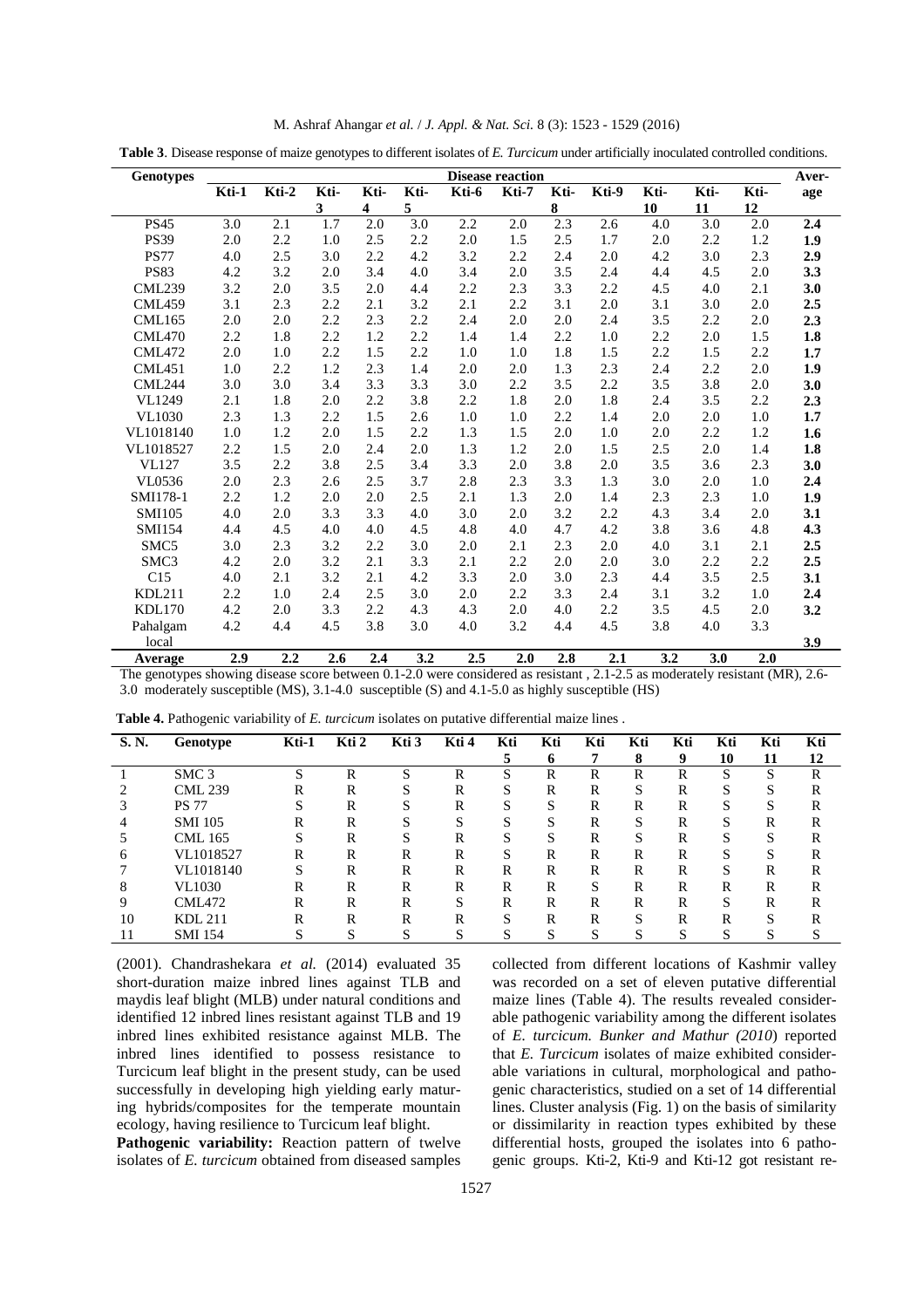M. Ashraf Ahangar *et al.* / *J. Appl. & Nat. Sci.* 8 (3): 1523 - 1529 (2016)



**Fig. 1.** *Dendrogram showing virulence similarity and successive clustering of 12 isolates of E. turcicum on selected maize lines.* 

sponse from all the differential lines except SMI154. On the basis of disease reaction of 11 different genotypes with 12 different isolates of *E. turcicum* it was found that Kti 10 showed highest average disease intensity followed by Kti5, Kti 11 and Kti1. The isolate Kti 12 was least aggressive with average disease intensity and exhibited resistant response from all the genotypes except SMI154. The isolate Kti-4 exhibited susceptible reaction with three genotypes while as Kti-7 exhibited susceptible reaction with two genotypes. Abebe and Singburaudom (2006) evaluated twenty representative isolates of *E. turcicum* for pathognicity on 11 maize varieties. The isolates were grouped into five clusters of virulent patterns by applying the UPGMA in the SAHN program for cluster analysis.

During the present study a wide variation among the isolates of *E. turcicum* was observed in terms of cultural characteristics, morphology and pathogenicity. The variability among isolates might be due to variation in the resistance of host plants, variation in environment, or from interaction among these variables. The significant interaction of genotypes and isolates may suggest some kind of specialization in the fungus population, because there are variations both in the resistance level of maize varieties and in the aggressiveness of the pathogen isolates. Reddy *et al*. (2013) in his variability studies on seven *E. turcicum* isolates demonstrated that isolates exhibited considerable variations in per cent disease index, latent period and lesion length. The fungus *E. turcicum* is known to be highly variable in cultural characteristics and pathogenicity. Considerable variation in morphology (Bunker *et al*., 2011) pathogenicity (Zhang *et al*., 2013) and genetic diversity (Aci *et al*., 2013) has been observed among isolates of *E. turcicum.* Heterokaryosis might be the reason for high variability of the pathogen population. Bunkoed *et al*. (2014) first time investigated the sexual stage *Setosphaeria turcica*, of *E. turcicum* in Thailand and suggested that sexual reproduction of *S. turcica* has caused genetic variation



**Fig. 2.** *Virulence of E. turcicum isolates on maize cultivar SMI-154 .* 

in the fungal pathogen, supported by previous analysis with inter-simple sequence repeat markers. Furthermore, the virulence may be enhanced or new physiological races may be generated through sexual hybridization.

**Virulence variability:** The isolates of *E. turcicum* tested in the present study exhibited considerable variation in the per cent disease intensity, virulence index, incubation period and lesion size (Fig. 2). The isolates showed shorter incubation period were more virulent. Shorter latent period benefit the pathogen development (Agrios, 2005) while as longer latent period indicates the implication of dilatory resistance by the host as reported by Thakur *et al*. (2007). Most of the isolates, which were more aggressive, belonged to the higher altitudes of Kashmir valley. Kti 10 showed highest average disease intensity (37.03 per cent) which belonged to Larnoo area with an altitude of 2286 m mean above sea level. The isolate Kti 12 belonged to Budgam with an altitude of 1610 m mean above sea level was least aggressive with an average disease intensity of 18.5 per cent and all the differentials showed resistant response with it except SMI154. Once the pathogens adopted in harsh conditions, gets favourable environmental conditions it becomes more aggressive. Variability among the isolates may be attributed to long term influence of weather conditions of particular location and ability of the pathogen to adapt to the varieties developed in a specific situation (Reddy *et al*., 2013).

#### **Conclusion**

The inbred lines identified to possess resistance to Turcicum leaf blight in the present study, can be used successfully in developing high yielding early maturing varieties having high level of resistance to Turcicum leaf blight suitable for temperate mountain ecologies. There exists a wide variation among the different test isolates of *E. turcicum* in terms of cultural, morphology and pathogenicity characteristics. The occurrence and distribution of different isolates of *E. turcicum* with wide pathogenic variability in the field provides important information to devise a suit